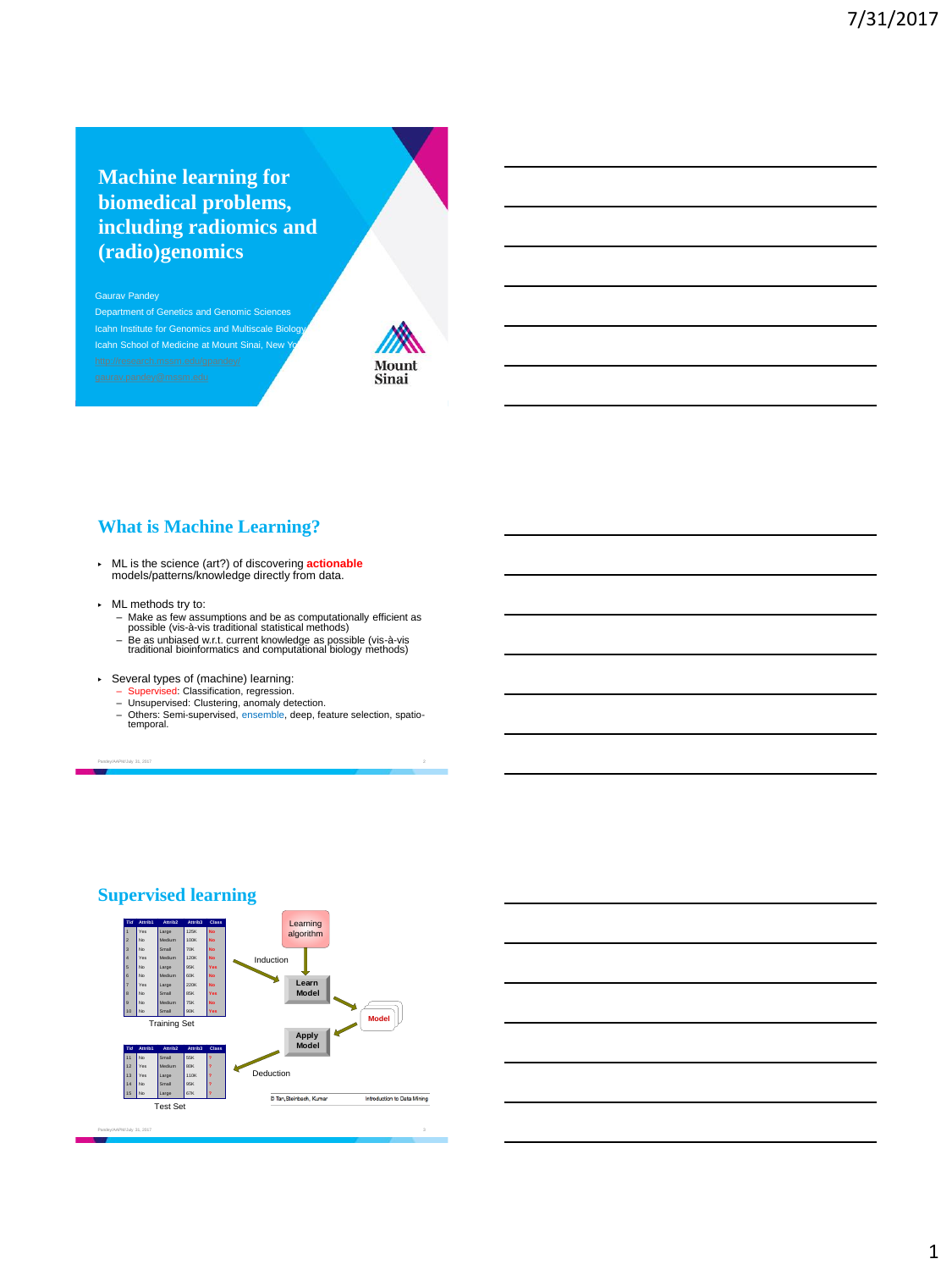## **Evaluation of supervised ML models**



# **Unsupervised learning: Clustering**

▶ Finding groups of objects such that the objects in a group will be similar (or related) to one another and different from (or unrelated to) the objects in other groups





# **Why should we care? Because we are**

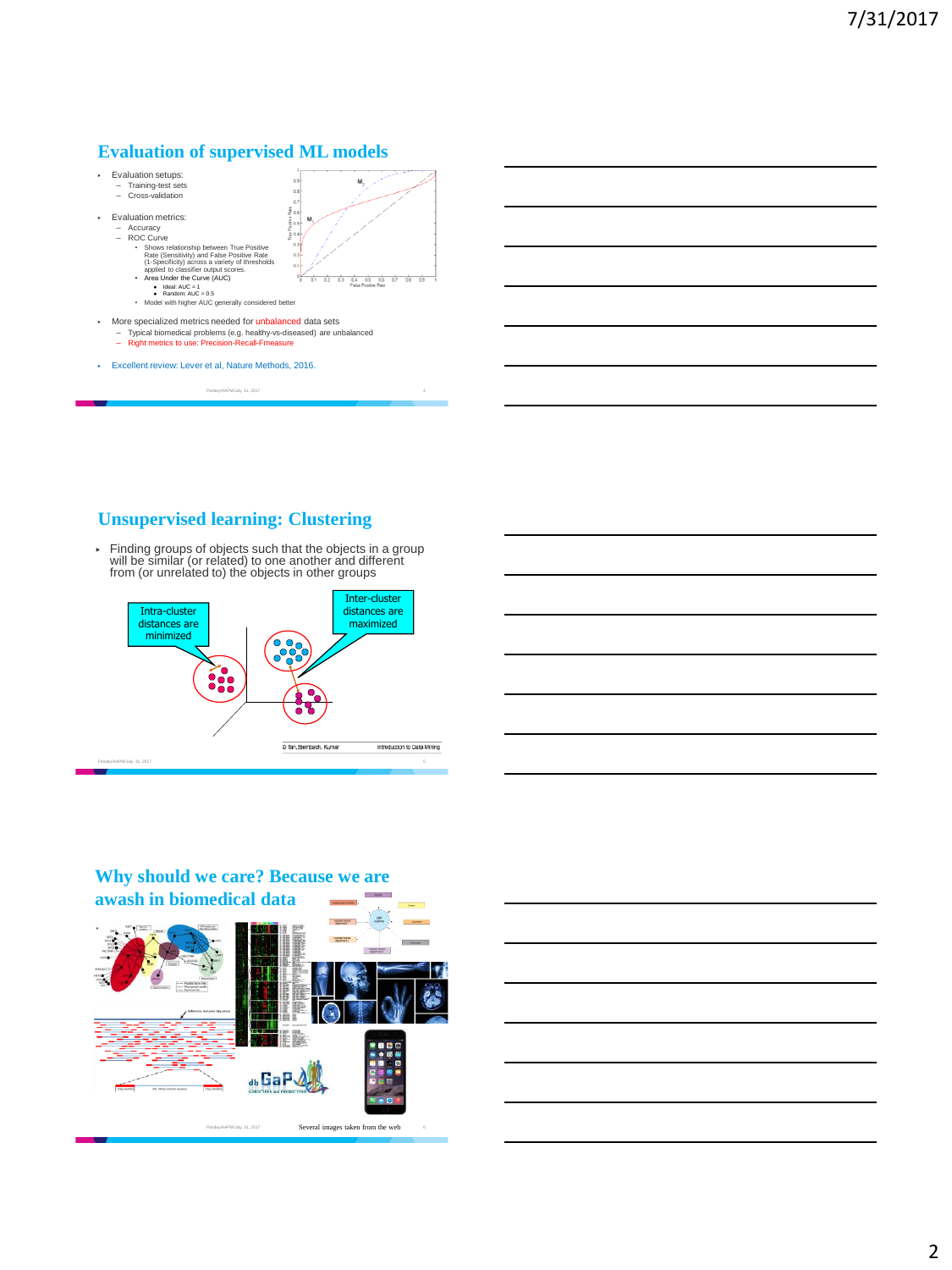#### **Abundant data and ML provide opportunities to address problems related to personalized/precision medicine**

- ▶ Supervised learning Discovery of factors affecting/related to health/disease (biomarkers)
	- Genetic/genomic factors • Environmental factors (exposome)
	- Gene X Environment interactions
	- Prediction of disease phenotypes, progression, survival rates etc.
		- Imaging data (radiomics, deep learning etc.) Genetic, EMR and other data types
	-
	- Prediction of drug sensitivity/effectiveness and adverse/side effects

#### ▶ Unsupervised learning

- Disease subtype discovery Deconvolution of cell types in a mixture
- 
- Drug repositioning and discovery of effective drug combinations Clustering of (disease-related) gene/proteins into functions/pathways etc.
- 

Pandey/AAPM/July 31, 2017 7

Pandey/AAPM/July 31, 2017

# **Some applications of ML in biomedical problems**

### **Discovering gene expression biomarkers of diseases** Feature  $\sim$   $\sim$ Classifier (Gene) RNA-Seq **Selector**  $\mathfrak{o}'\mathfrak{o}_\mathfrak{o}$ Healthy/diseased patients' gene expression data Wrapped classification (predictive) model learning  $\mathfrak{o}' \circ \mathfrak{o}$ Patient classification Diagnostic panel (e.g. MammaPrint & Oncotype DX á Panday/AAPM/July 31, 2017 **Several images taken from the web** 9

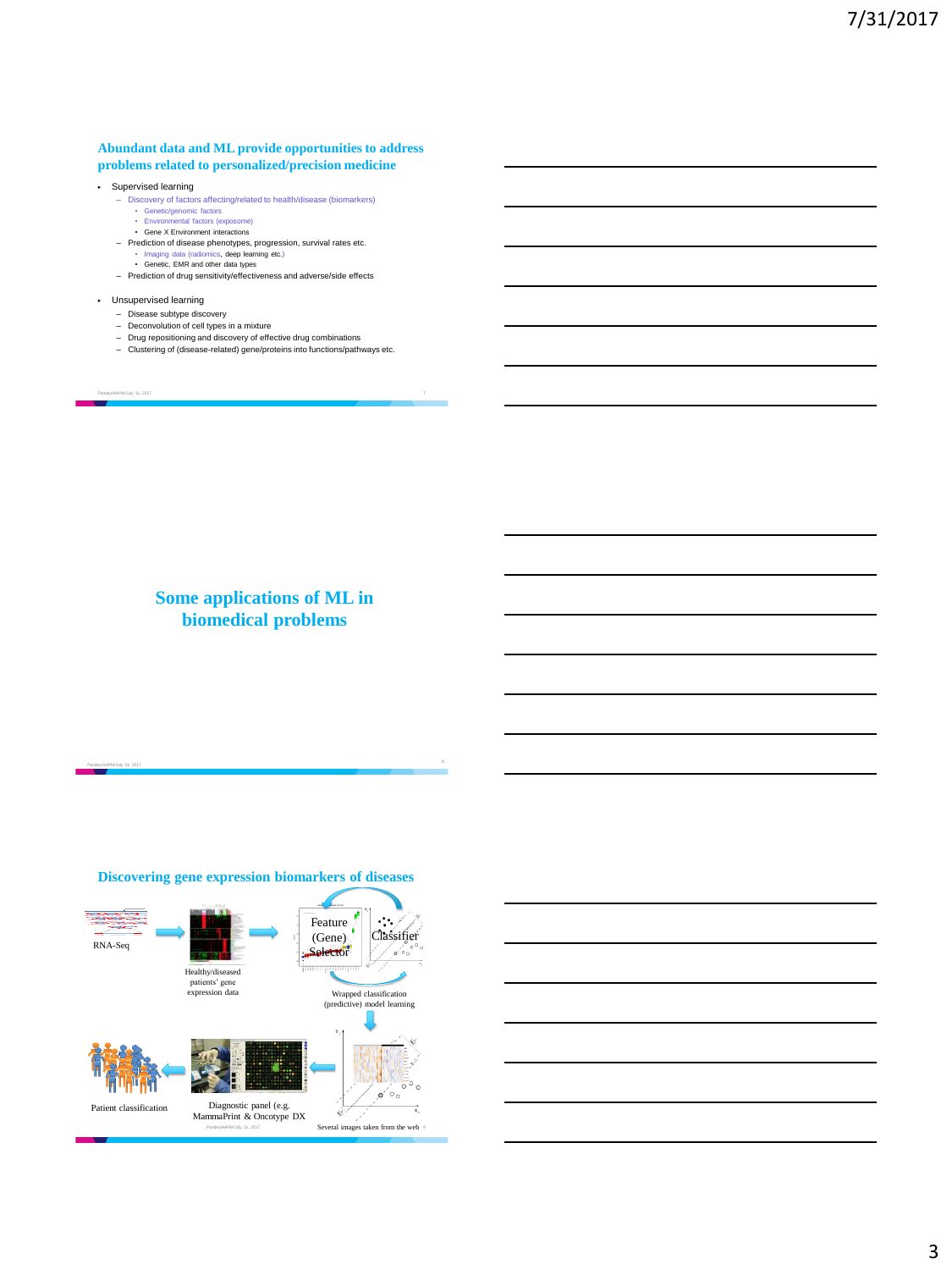



## **Specificity of diagnostic panel to (mild/moderate) asthma vis-à-vis respiratory diseases with similar symptoms**





### **Discovering air pollutant combinations affecting children's health**

"You Can't Change Your Genes, but You Can Change the Environment: How the<br>Environment Affects Your Health": Dr. Linda S. Birnbaum, Director, National Institute of<br>Environmental Health Sciences and National Toxicology Progr



## **Accurate diagnostic panel for (mild/moderate) asthma**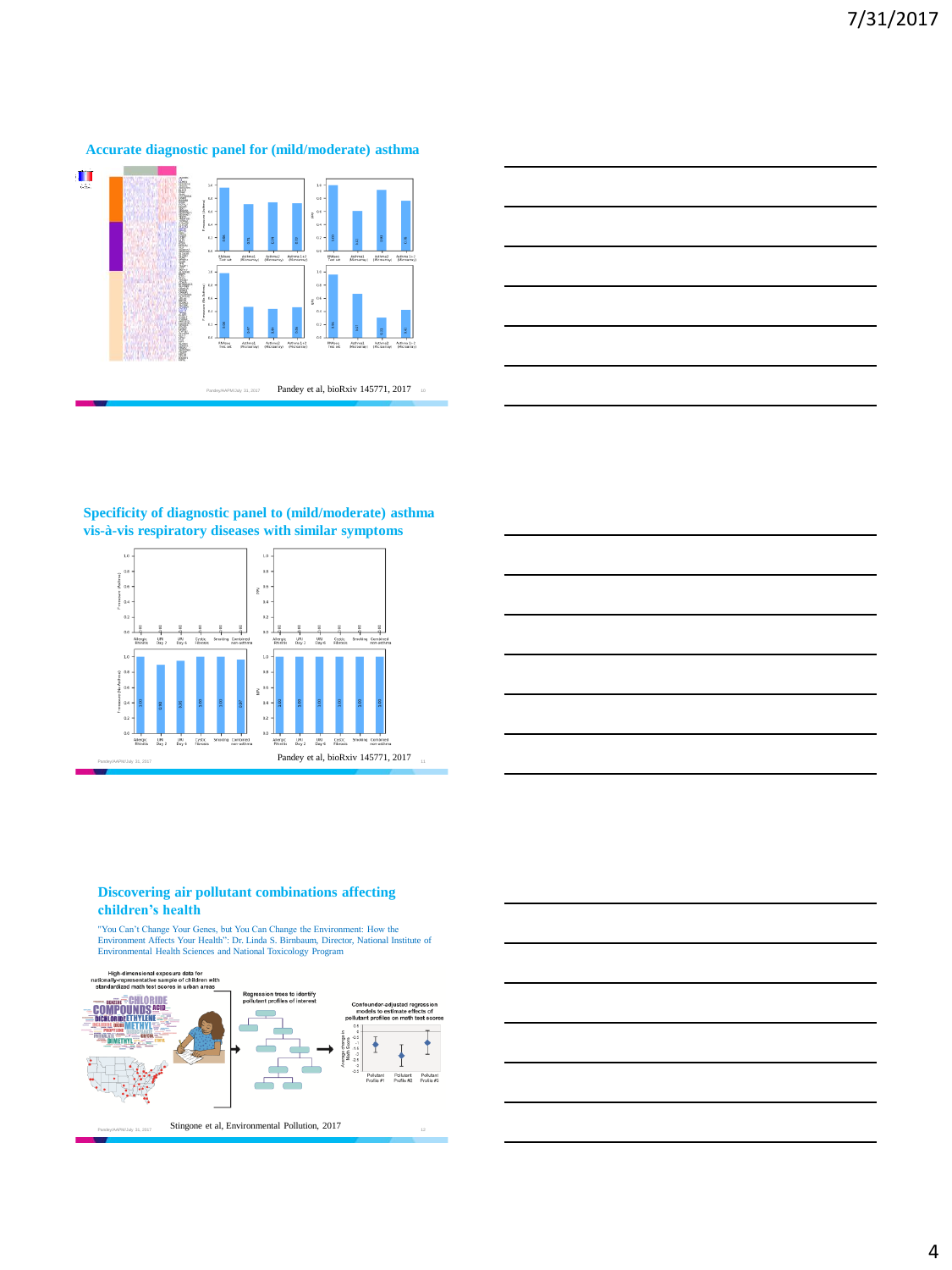## **Pollutant combinations can help define at-risk population profiles**



|                                       | ZIP Code's extimated problem!<br>concentration of isoshorone |                           |  |
|---------------------------------------|--------------------------------------------------------------|---------------------------|--|
|                                       | $20.47$ naim <sup>2</sup>                                    | $-0.47$ malm <sup>3</sup> |  |
|                                       | 36.3                                                         | 20.0                      |  |
|                                       | 28.1                                                         | 33.5                      |  |
|                                       | 23.2                                                         | 27.2                      |  |
|                                       | 12.5                                                         | 19.3                      |  |
| age Proportion of Residents           | 22.0                                                         | 19.7<br>æ                 |  |
| who are unemployed                    | 35                                                           | 4.4.                      |  |
| who are Iving in poverty              | 8.8                                                          | 11.8                      |  |
| who are Black, non-                   | 19.2                                                         | 7.8                       |  |
| who Rent their Homes                  | 42.7                                                         | 25S                       |  |
| dents who have                        | 98.8                                                         | 141                       |  |
| esidents who have                     | 23.5                                                         | 23.0                      |  |
| who lived in the same<br><b>NESTE</b> | 54.6                                                         | 58.4                      |  |
| DO US Census.                         |                                                              |                           |  |

|                                                                                                                       |  | <u> 1989 - Andrea Santa Andrea Andrea Andrea Andrea Andrea Andrea Andrea Andrea Andrea Andrea Andrea Andrea Andr</u> |
|-----------------------------------------------------------------------------------------------------------------------|--|----------------------------------------------------------------------------------------------------------------------|
|                                                                                                                       |  |                                                                                                                      |
|                                                                                                                       |  | <u> 1989 - Johann Barn, amerikansk politiker (d. 1989)</u>                                                           |
| <u> 1989 - Johann Stoff, deutscher Stoff, der Stoff, der Stoff, der Stoff, der Stoff, der Stoff, der Stoff, der S</u> |  |                                                                                                                      |
|                                                                                                                       |  |                                                                                                                      |

## **Radiomics and ML for tumor classification**

 $\epsilon$ 

 $\overline{\S}^{**}_{\alpha}$ 

- ▶ Data set: 68 prostate tumor captured using mpMRI (ADC and T2)
	- 54 low and intermediate – 14 highly aggressive tumors
	-
- ▶ 116 radiomics features derived from images: – Mostly texture-based (Histogram analysis, GLCM, GLDM and Fourier analysis)



▶ Goal: Can supervised ML methods be applied to this data set to improve tumor classification by identifying a combination of radiomics features?



## **ML methodology and current results**

*Bino Varghese and Vinay Duddalwar (USC)*